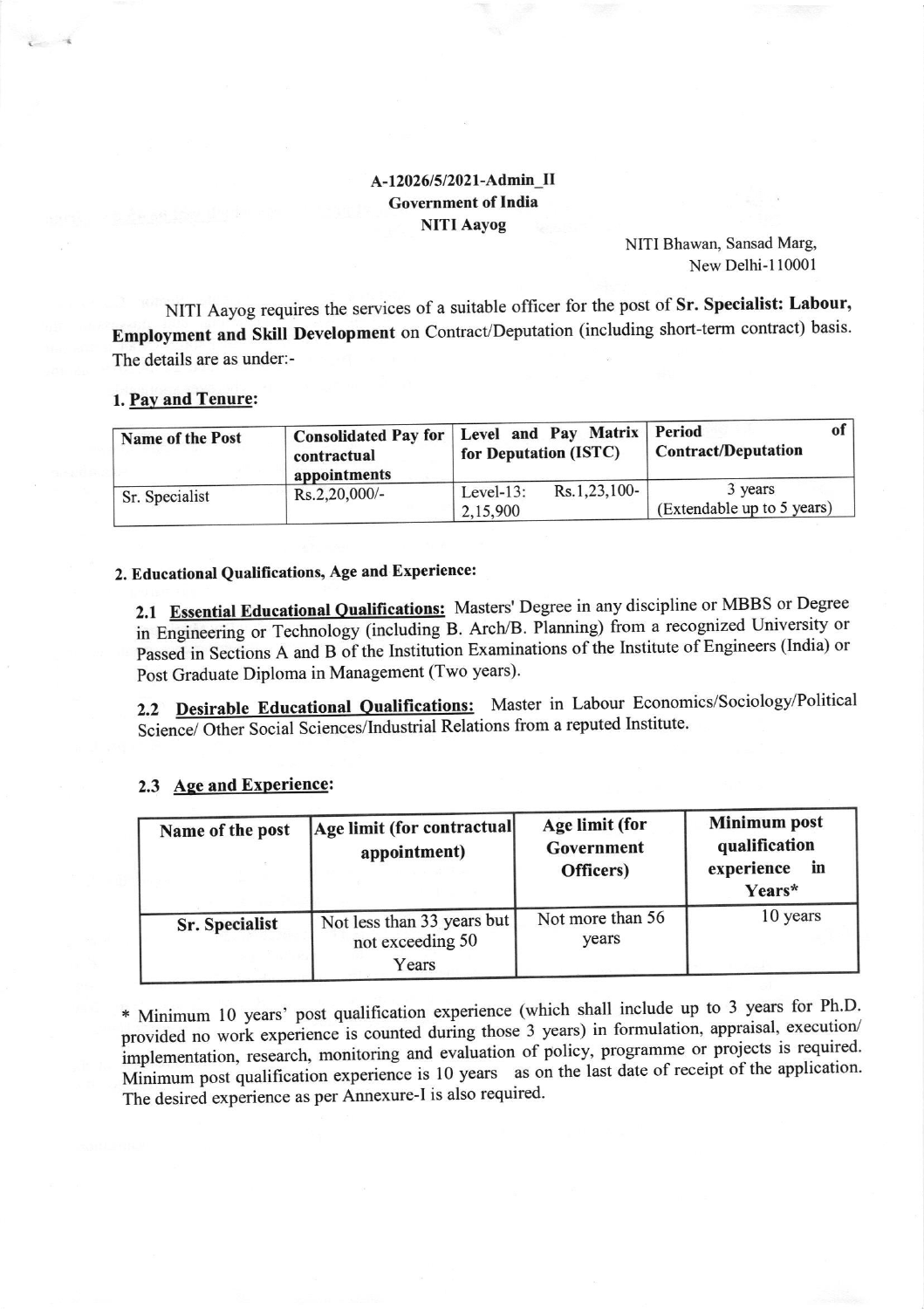# 3. ELIGIBILITY CONDITIONS (As on closing date of applications which will be 45 days from publication of the advertisement in Employment News)

3.1 **Contract:** Individuals working at comparable levels in Private Sector Companies, Consultancy Organizations, International / Multinational Organizations and possessing the essential educational qualifications, age and experience as mentioned in Para-2. Other terms and conditions of the contract will be governed by Flexi Pool Guidelines dated 24.04.2019, as and when amended and other Government of India rules and regulations, wherever applicable.

3.2 Deputation (including short-term contract): From amongst Officers under the Central Government or State Governments or Union territory Administrations (including their attached and subordinate offices) or Universities or Recognized Research Institutions or Public Sector Undertakings or Semi-Government or Statutory or Autonomous Organizations; who are-

| Name of the Post | Grades from which deputation/transfer to be made                                                                                                                                                                                                      |  |
|------------------|-------------------------------------------------------------------------------------------------------------------------------------------------------------------------------------------------------------------------------------------------------|--|
| Sr. Specialist   | a. (i) Holding analogous posts on regular basis in the parent cadre or<br>department; or<br>(ii) with five years regular service in Level-12 in Pay Matrix and<br>b. possessing the educational qualifications and experience mentioned in<br>Para-2. |  |

Note: Terms & conditions of Deputation for Government/Public Sector employees will be as per DoPT Guidelines and Circulars issued from time to time and amended up to date.

4. Job Description: Please see Annexure-I.

### 5. Mode of Application:

a) For candidates, who are applying on contract basis are required to fill the online application form on the website of NITI Aayog on the link provided under http://niti.gov.in/career/vacancy-circular.

b) For candidates, who are applying on Deputation basis The application along with the following documents, may be forwarded through proper channel in the prescribed proforma (Appendix-I) duly signed by the candidate and countersigned by the Head of Office or any other Officer authorized to sign to 'The Under Secretary (Admn.IA), NITI Aayog, Room No.418, NITI Bhawan, Sansad Marg, New Delhi-110001' within 45 days from the date of publication of this advertisement in Employment News.

(i) Up-to-date Confidential Report/APAR Dossier of the candidate concerned or photocopies of the Annual Confidential/Annual Performance Appraisal Reports of the candidate for the latest available five years (duly attested);

(ii) Vigilance Clearance in the prescribed detailed format signed by CVO of the department/organization;